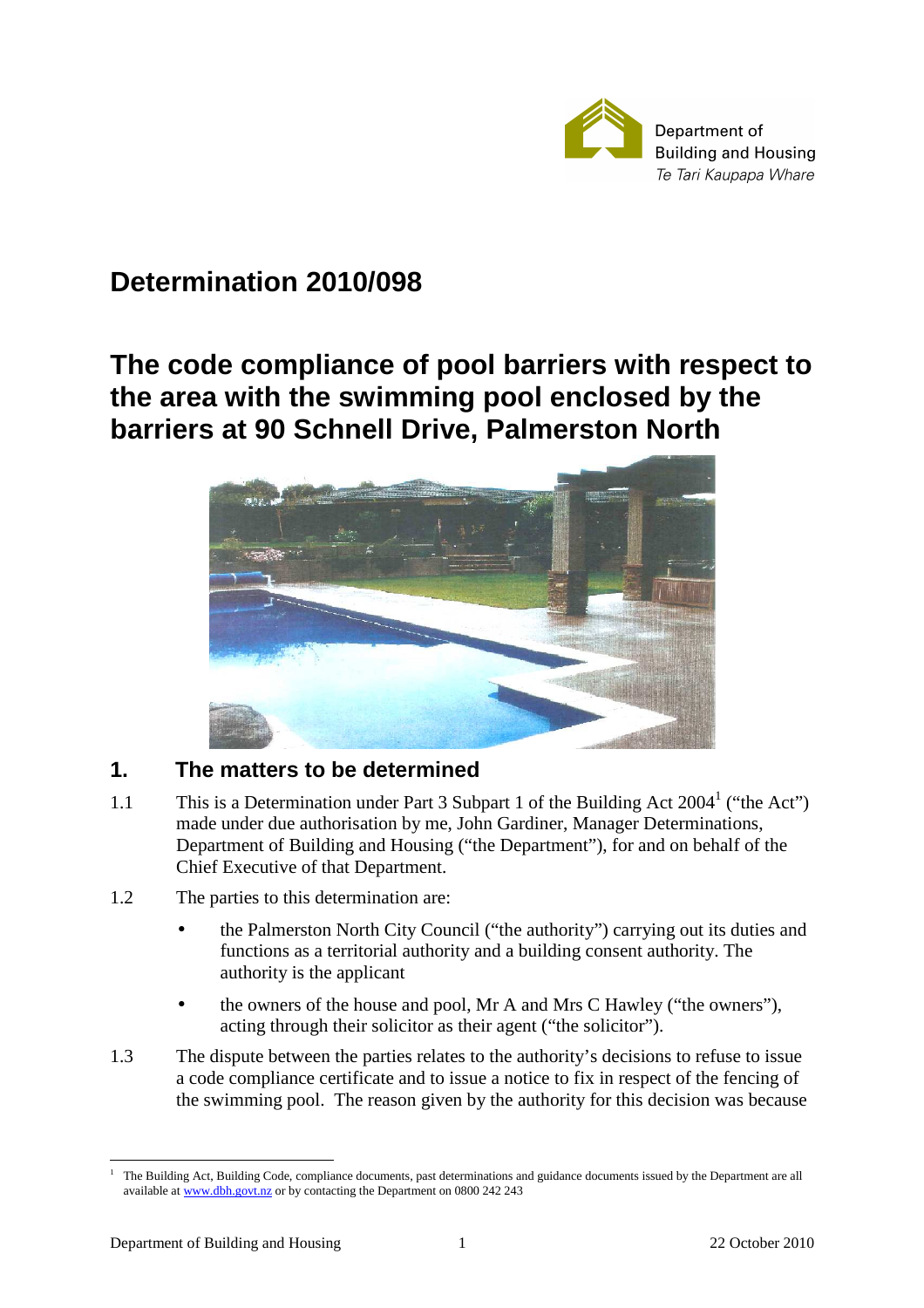'the adjoining back yard does not comply with the requirements of Clause F4.3.4 of the Building Code (Schedule 1 of the Building Regulations 1992)<sup>2</sup>.

1.4 Therefore, I take the view that the matters for determination<sup>3</sup> are:

### 1.4.1 **Matter 1: the code compliance of the pool barriers**

Whether the pool barriers comply with Clause F4 of the Building Code with respect to the area enclosed with the swimming pool by the barriers.

### 1.4.2 **Matter 2: the code compliance certificate and notice to fix**  Whether the authority's decisions to refuse to issue a code compliance certificate and issue a notice to fix were correct.

- 1.5 In this determination, I will refer to the following legislation and standards, the relevant parts of which are set out in Appendix A.
	- The Act (the Building Act 2004) with its sections referred to as sections of the Act.
	- The Fencing of Swimming Pools Act 1987 ("the FOSP Act"), with its sections referred to as sections of the FOSP Act.
	- Clause F4: Safety from Falling of the Building Code, referred to as Clause F4.
	- The Schedule to the FOSP Act ("the Schedule"), with its clauses referred to as clauses of the Schedule.
	- NZS 8500: 2006: Safety Barriers and Fences around Swimming Pools, Spas and Hot Tubs.
- 1.6 In making my decision, I have also considered the submissions of the parties and the other evidence in this matter. I have not considered any other aspects of the Act or of the Building Code.

## **2. The swimming pool and pool barriers**

- 2.1 The swimming pool is located at the back of the section, adjacent to a patio area adjoining the house. A spa pool is located within the patio area. The pool, spa and patio are all located on a lower level where there is also a small lawn. Beyond this there is an upper terraced area of garden, which has been landscaped. The upper and lower levels are separated by a one metre high retaining wall. Access to the upper level is via a small flight of stairs. The pool and pool barriers are shown in Figure 1 below.
- 2.2 The pool barriers are formed by a combination of:
	- the boundary fence for the property, which is a 1.8 metre high timber post and rail fence
	- the wall of the house, including the three doors
	- two metal fences, which have self closing and self latching gates, that run between the western corner of the house and the boundary fence, and the northern corner of the house and the boundary fence.

 $\overline{a}$ 

<sup>&</sup>lt;sup>2</sup> In this determination, unless otherwise stated, references to sections are to sections of the Act, and references to Clauses are to Clauses of the Building Code.

<sup>&</sup>lt;sup>3</sup> In terms of sections 177(a), 177(b)(i) and 177(b)(iv of the Act (prior to 7 July 2010)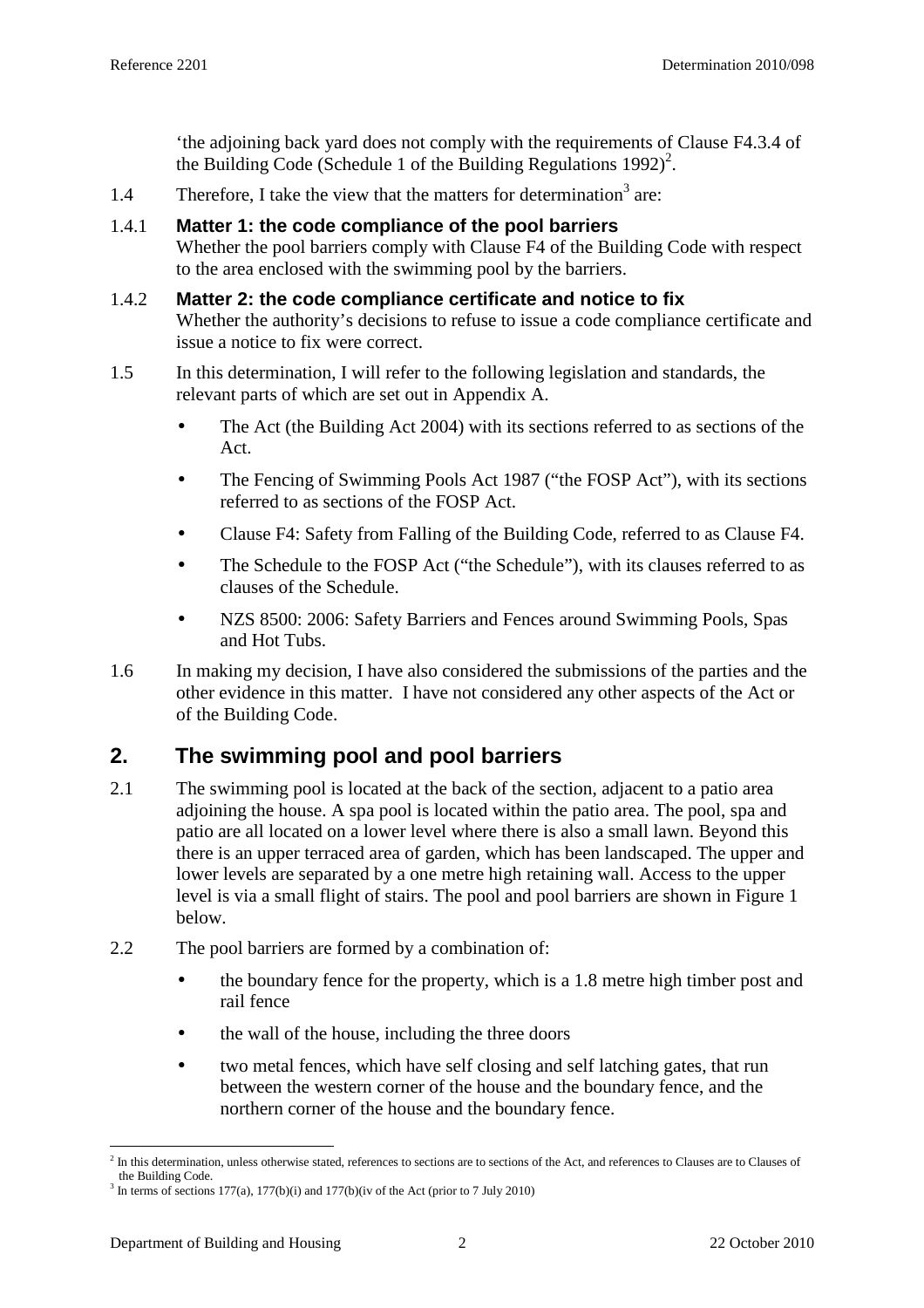

## **Figure 1: Plan layout of the house and pool**

- 2.3 The pool barriers enclose within it the entire back garden, the lower level where the pool is situated and the upper terrace ("the area enclosed by the barriers with the swimming pool"). Access from the front of the section to the back is only possible through either of the metal gates, or though the house.
- 2.4 The three doors have been fitted with deadbolts and self-latching and self-closing devices (as required by the committee and have been passed by the authority as compliant, refer to paragraph 3.6).

## **3. The background**

- 3.1 The building consent (number 63953) was granted on 9 November 2006 for the construction of the swimming pool, subject to the condition that 'All work in relation to the pool shall comply with the Fencing of Swimming Pools Act 1987'. The approved plan showed the location of the pool, and the details of the barriers.
- 3.2 A separate building consent was granted for the construction of the house, which adjoins the pool, and a code compliance certificate was issued in respect of this consent on 21 April 2009.
- 3.3 The authority carried out an inspection of the pool on 12 November 2008. The authority did not issue a code compliance certificate because it was noted that certain doors giving access to the area enclosed with the swimming pool by the barriers did not comply with the FOSP Act. The owners were advised of this in a letter dated 20 November 2008, and of their option of applying for an exemption under the FOSP Act.
- 3.4 The owners applied for an exemption for the doors on 28 November 2008 and the application was referred to the Hearings Committee of the Council ("the committee") for consideration. In a letter dated 4 May 2009, the owners were advised that: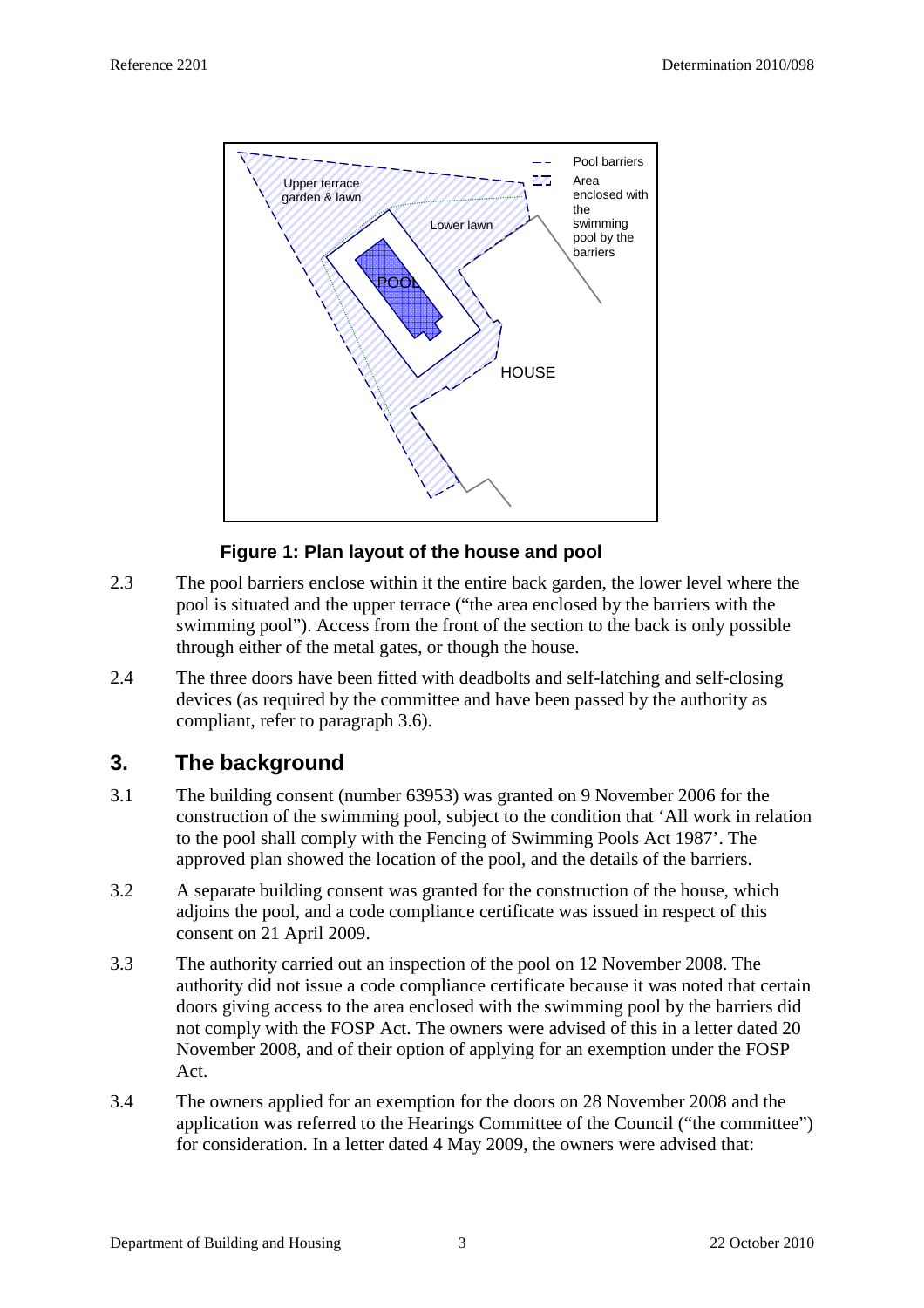a real concern is that a major portion of your large backyard is included in the pool fenced area. The Committee is obliged to follow strict rules in approving the size of the "immediate pool area" and permitted activities within that area. At present the rear part of your property surrounding the pool is too large and therefore does not comply. The Committee will be obliged to make orders reducing its size

- 3.5 A further hearing was held on 25 May 2009. The owners submitted that the swimming pool fencing should remain as it was because both the house and pool had been completed in accordance with the consented plans. A report from the authority was presented that recommended that an exemption be granted to allow the area enclosed by the barriers with the swimming pool to remain as it was for so long as the owners continued to own the property.
- 3.6 In a letter dated 17 August 2009, the owners were advised of the committee's decision. The committee stated that it was satisfied that the area enclosed by the barriers with the swimming pool must be reduced. The committee declined to make a time-limited exemption allowing the fencing arrangements to remain as they currently were. The committee granted a special exemption for the pool from the requirements of the FOSP Act, subject to area enclosed by the barriers with the swimming pool being reduced by a new complying fence. The committee then went on to describe how this new fence should be constructed. It also set requirements for the doors that opened onto the pool area.
- 3.7 The authority carried out a further inspection of the pool on 18 November 2009. The authority noted that the owners had complied with the committee's requirements with respect to the doors. However, the owners had not made any changes to the fencing around the pool, and indicated at the inspection that they were not willing to do this.
- 3.8 The authority issued a notice to fix with respect to the pool on 15 December 2009. The notice said:

#### **Particulars of contravention or non-compliance**

The current fencing of the swimming pool does not comply with the [Building Code] F4 section 4.3.1 and section 3.1.1 [sic] – Fencing for swimming pools shall be constructed to no lesser standard than is required by [the Schedule], to restrict the access of children.

#### **To remedy the contravention or non-compliance you must:**

- That a temporary fence be erected immediately by the 23<sup>rd</sup> December 2009 to reduce the existing immediate pool area…The new temporary fence is to be installed as outlined in the hearings committee decision…
- Following the installation of the temporary fence the following options listed below be considered as a permanent fence reducing the size of the existing immediate pool area:
	- − For the upper terrace from the south-westerly common boundary fence and continuing in a north-easterly direction until it meets the steps to the lower area and excluding such steps; and
	- Thence in a vertical direction until it meets the lower ground level and then continuing diagonally to the house wall at a point along that wall not more than 1 metre beyond the corner of the house adjacent to and including the spa pool;
	- All new complying fencing, any new gates are to be constructed and completed in accordance with the [FOSP Act] to the approval of the [authority].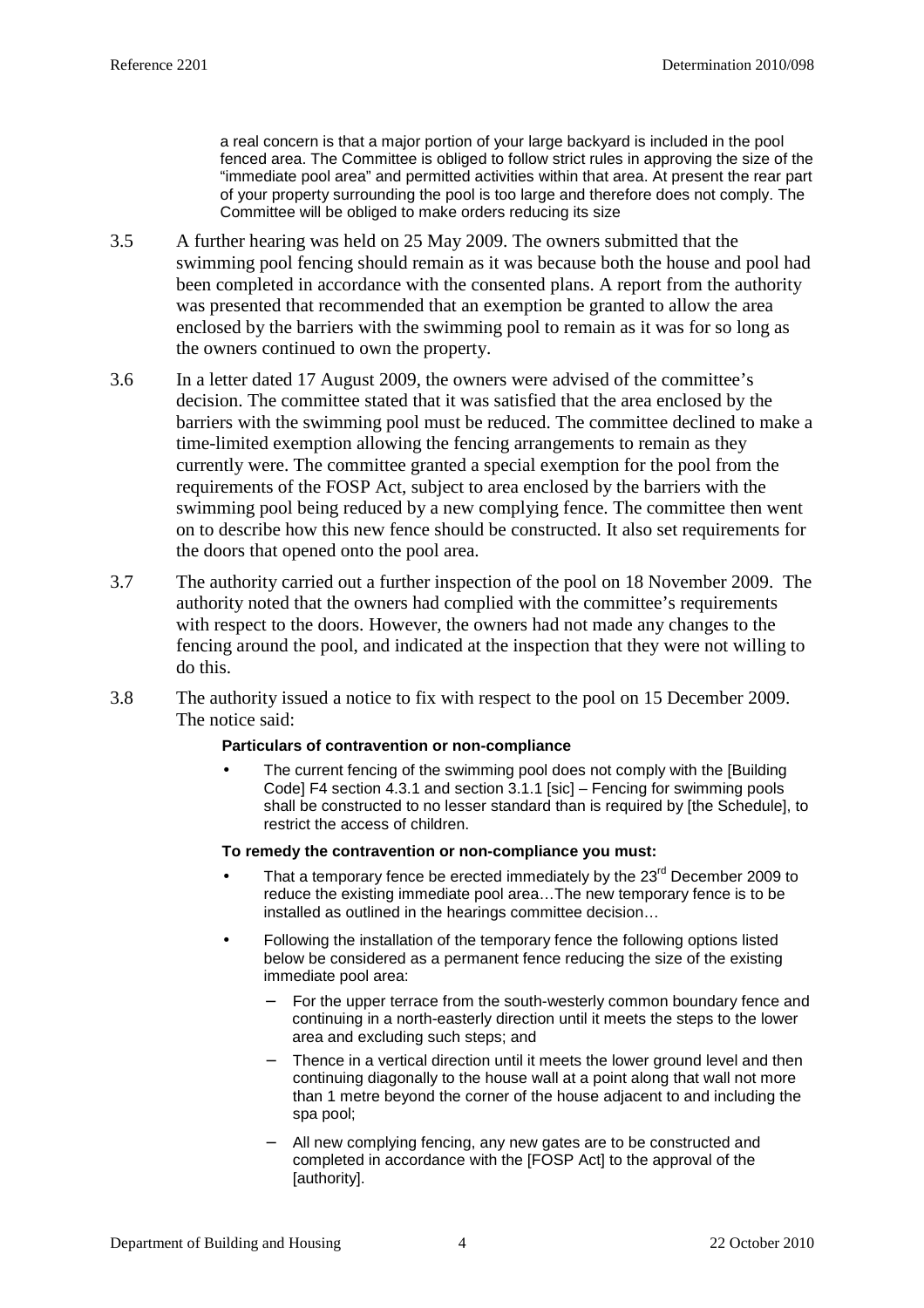- Or another option suggested by the owner is put in writing to [the authority] ...
- 3.9 The owners sought legal advice and in a letter to the authority dated 16 December 2009 the solicitor raised concerns that the plans for the pool supplied to the authority had been approved and that 'the fencing that is now deemed to be required does not appear on that plan' and '[the owners] reject in its entirety the purported notice to fix as being without authority...'.
- 3.10 On 18 January 2010 the authority advised the solicitor that it would be applying for a determination. The solicitor subsequently agreed to this approach in a letter dated 24 February 2010.
- 3.11 The Department received the application for a determination on 1 April 2010.

## **4. The submissions**

- 4.1 In its application, the authority stated that it had issued the notice to fix because 'The adjoining back yard does not comply with the requirements of clause F4.3.4 of the Building Code' and that it was seeking to reduce the size of the area enclosed by the barriers with the swimming pool.
- 4.2 The authority supplied copies of:
	- the building consent and associated plans
	- correspondence between the parties
	- file notes and site inspection records
	- the application for an exemption, and papers associated with this, including the written decision
	- photographs of the property as it now is
	- the notice to fix.
- 4.3 The owners acknowledged the application in a letter dated 15 April 2010.
- 4.4 A draft determination was issued to the parties for comment on 13 May 2010.

## **The submissions in response to the draft determination**

- 4.5 The authority accepted the draft determination without comment.
- 4.6 The owners, through a submission from the solicitor did not accept the draft determination and made the following points:
	- 1) 'The issue that falls for jurisdiction is whether or not the "immediate pool area" as a matter of fact and as a matter of law complies with the [FOSP Act]. If it does so then the [authority] has no jurisdiction to require new fencing. The [Department] does not have jurisdiction to determine matters under the [FOSP Act].'
	- 2) 'The [authority] endeavoured or purported to issue a notice to fix with respect to the pool, requiring new fences. The [authority] does not have power to do that in that there is no suggestion at all that the fencing that is on the property is anything less than adequate. What the [authority] purposed to do by issuing its notice is requiring new fences erected.'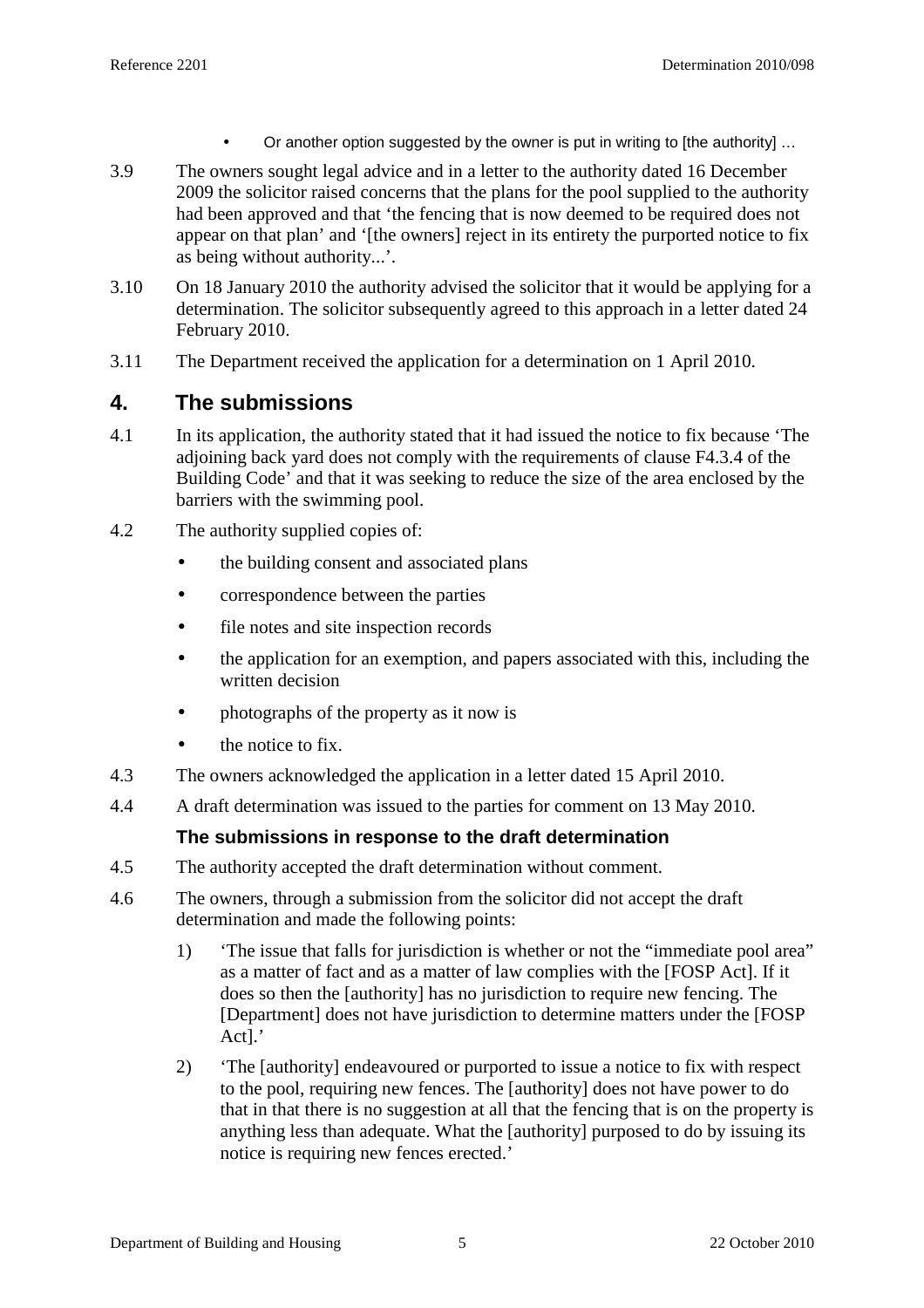- 3) 'In any event, should the fencing not be adequate, the [authority] is estopped from taking that matter further in that it has granted consents based on plans provided to the [authority], inspected the work whilst in progress, and has allowed the owners to drastically change their position in reliance upon the [authority's] approval of the plans and works as inspected.'
- 4) 'The owners agreed to a determination on the basis that the [authority] suggested it was a quick and easy way to receive a ruling for both parties. The [authority] however has failed to take into account the lack of jurisdiction the Department has with respect to the [FOSP Act] and purported to issue a notice to fix to ensure a new fence was erected to reduce the immediate pool area. It is submitted that there cannot be a notice to fix in respect of a fence that does not exist. For the fence to exist there needs to be a determination as to the size of the immediate pool area. For there to be a determination as to the size of the immediate pool area there needs to be either the [authority] revisits the matter, which it has the power to do, or the matter goes to the High Court by way of Judicial Review.
- 5) 'The Department acknowledged that it does not have jurisdiction under the [FOSP Act]. The determination therefore of the Department is irrelevant and ultra vires and must be set aside. The Department should refuse jurisdiction to de facto purport to give a ruling under legislation it has no jurisdiction to do so i.e. to determine what is the "immediate pool area" and refer the matter back to the parties for determine [sic] through the High Court. As the Department has no jurisdiction, the owners cannot and are not bound by any purported determination it makes.'

### **My response to these submissions**

- 4.7 In paragraphs 5.1 to 5.4 I have discussed the relationship between the FOSP Act and the Building Code. Further to the issue of jurisdiction raised by the solicitor, I note the following:
	- Under sections 177 and 188 of the Act, the Chief Executive has the power to determine whether particular matters comply with the Building Code.
	- Building Code Clause F4.3.3 requires that 'Swimming pools having a depth of water exceeding 400mm shall have barriers required.' Clause F4.3.3 requires that barriers shall 'restrict the access of children under 6 years of age to the pool or immediate pool area'.
	- While I note I do not have jurisdiction under the FOSP Act, section 8(1) of the FOSP Act requires compliance with the Building Code (subject to any exemption granted under section 6 of the FOSP Act). I therefore consider I have jurisdiction to make a determination about the Building Code compliance of the pool barriers and the area enclosed with the swimming pool by the barriers.
- 4.8 In response to the other points raised by the solicitor about the draft determination, I have addressed these points in paragraph 5 in respect of the owners' reliance on the building consent and the authority's issue of the notice to fix.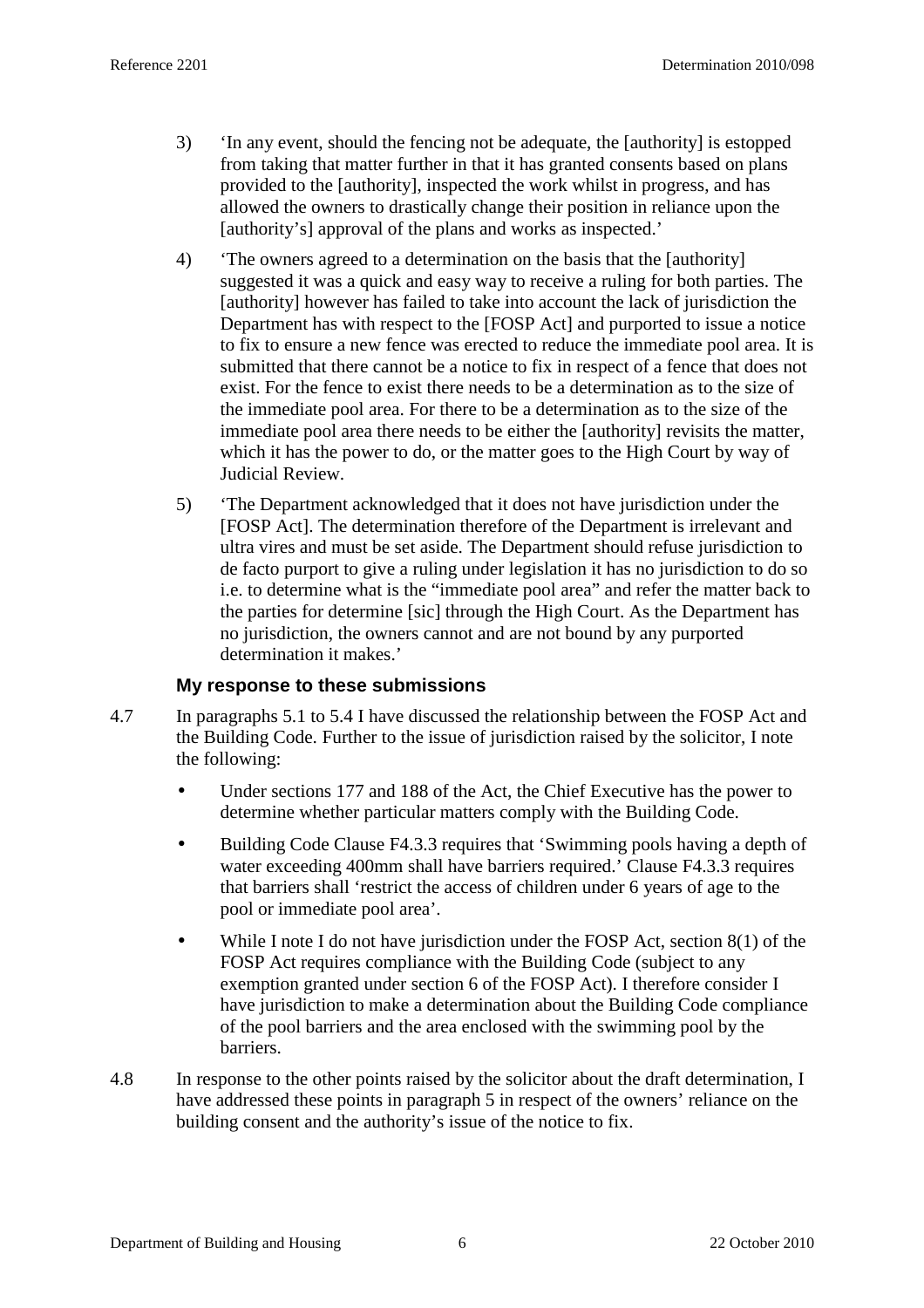## **5. Discussion**

## **The relationship between the FOSP Act and the Building Code**

- 5.1 I note that I have no jurisdiction under the FOSP Act. However, it is helpful to look at the relationship between the FOSP Act and the Building Code in terms of the Building Code requirements for swimming pools and barriers to swimming pools.
- 5.2 I note that the FOSP Act does not specifically require that fencing (including gates and doors) must comply with the Schedule. What is required under section 8(1) of the FOSP Act is that fencing must comply with the Building Code, subject to any exemption granted under section 6 of the FOSP Act.
- 5.3 The FOSP Act also provides, in effect, that fencing that complies with the Schedule is deemed to also comply with the Building Code, giving the Schedule the status of a compliance document with respect to the Building Act. Sections 22 and 23 of the Act provide, in effect, that building work that complies with a compliance document must be accepted as complying with the relevant provision of the Building Code. However, compliance documents are not the only means of establishing compliance.
- 5.4 Accordingly, if pool fencing complies with the Building Code, then it complies with the requirements of the FOSP Act, even if it does not comply with the Schedule. In such a case there would be no need for an exemption under section 6 of the FOSP Act.

## **The code compliance of the pool barriers with respect to the area enclosed with the swimming pool by the barriers**

- 5.5 The barriers to the swimming pool are required to comply with Clause F4 of the Building Code. Clause F4.3.4(f) states that the barriers shall 'restrict the access of children under six years of age to the pool or the immediate pool area'.
- 5.6 In order to determine whether Building Code Clause F4.3.4(f) has been complied with, it is therefore necessary to establish what the "immediate pool area" is.
- 5.7 I note there is no dispute that the details of the pool barriers to the area enclosed with the swimming pool by the barriers, such as the height, rigidity and strength of the barriers, and the adequacy of the latching devices on the gates and doors comply with Clause F4. It is the location of the pool barriers, in terms of the size of the area enclosed with the swimming pool by the barriers that is in dispute.

### **Meaning of the immediate pool area**

- 5.8 I note that although the Building Code refers to 'the immediate pool area' and 'the immediate pool surround', it does not define these terms.
- 5.9 However, section 2 of the FOSP Act defines 'the immediate pool area' as meaning 'the land in or on which the pool is situated and so much of the surrounding area as is used for activities or purposes carried out in conjunction with the use of the pool'. That term was considered in the 2004 Waitakere City Council v Hickman case<sup>4</sup>, and I consider that the following extracts from that decision are relevant to this determination:

 $\overline{a}$ 

<sup>4</sup> Randerson J, HC Auckland CIV 2003-404-7266.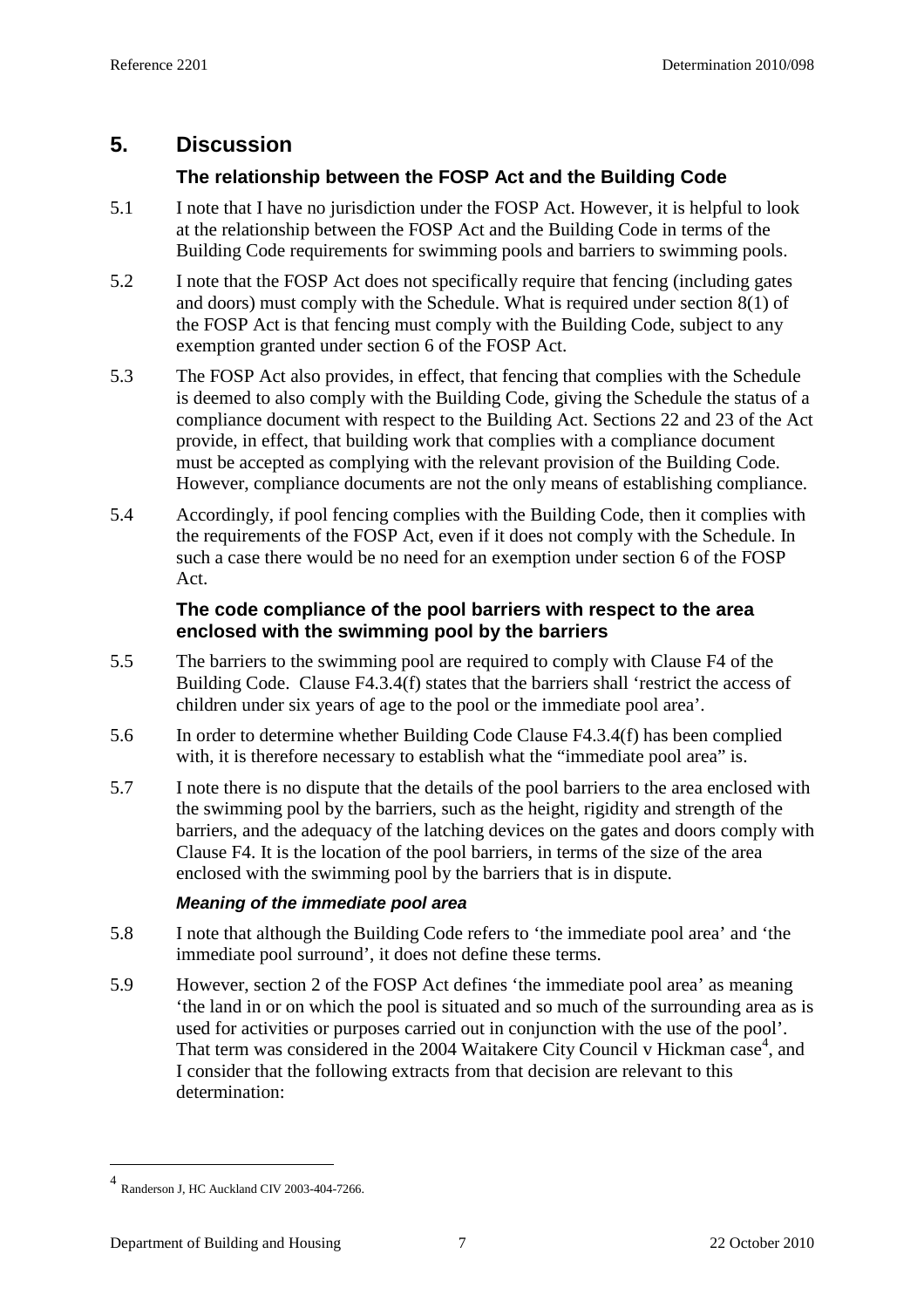[29]

- e) . . .There must be sufficiently close nexus between the activity or purpose and the use of the pool.
- f) Whether an activity or association is sufficiently connected with the use of the pool is a matter of degree. Activities which are carried on independently of the use of the pool or which have only a remote or indirect association with the use of the pool are to be excluded from the immediate pool area which must be fenced. Examples of activities which would not usually be regarded as being carried on in conjunction with the use of the pool include clothes lines, vegetable gardens, vehicle or pedestrian access ways, and planting for landscape purposes.
- g) On the other hand, there are activities which would ordinarily qualify as being carried on in conjunction with the use of the pool. Examples include the use of pool furniture, changing sheds, pumps or pool maintenance equipment, sunbathing areas, and diving boards or other pool equipment.

[34]

…It is not possible to define with precision the width (say in metres) of the immediate pool area. The width will depend upon the circumstances of each case. The further away one moves from the edge of the pool, the less likely it will be that an associated activity or purpose can be properly be said to be carried on "in conjunction with" the use of the pool and the less likely it is that the activity will be in sufficient proximity to the pool to be properly regarded as within the "immediate" pool area.

5.10 In addition, the Building Industry Authority ("the BIA") (the predecessor to the Department) took the view, in Determination 2003/06, that:

> …the term "immediate pool surround" in the building code means an area around the pool into which it would be unsafe for young children to go unless someone able to protect them is also in the same area.

- 5.11 I have adopted the above approaches in subsequent determinations, and I consider it appropriate to apply them to this case.
- 5.12 It is also appropriate at this stage to refer to NZS  $8500^5$ , which defines the immediate pool area as 'The land in, or on which the pool is situated and so much of the surrounding area as is used for activities or purposes carried out in conjunction with the use of the pool'.
- 5.13 Although NZS 8500 is not currently cited as a compliance document for Clause F4, it was approved by the Standards Council and must command respect as representing the consensus of the major national bodies represented, arrived at after a process of public consultation. As such, it can provide guidance in this matter.

### **The area enclosed with the swimming pool by the barriers**

- 5.14 From the documents that I have received, I note that the area enclosed with the swimming pool by the barriers is a relatively large area of lawn and landscaped gardens, including a self-contained upper terrace. The majority of the garden area for the house, where activities other than those directly related to the use of the pool are likely to be carried out, is contained within the barriers.
- 5.15 Although I do not have measurements for all the dimensions, I note that on the plans the closest distance between the northern side of the pool and the boundary fence is

 $\overline{a}$ 

<sup>5</sup> New Zealand Standard NZS 8500, 2006 Safety Barriers and Fences around Swimming Pools, Spas and Hot Tubs.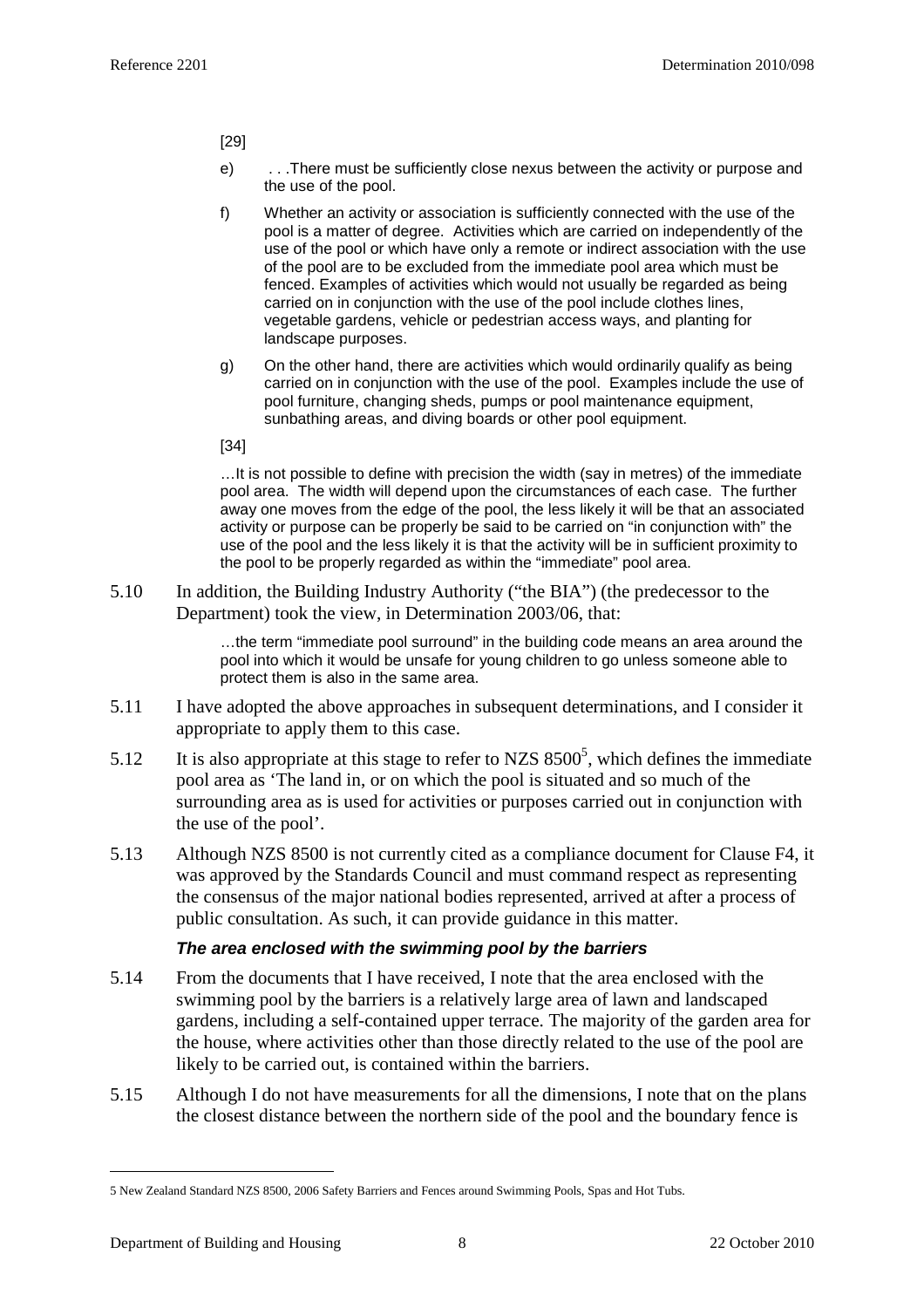stated to be 16m. The distance between the pool and the fence around the upper terrace is much more.

5.16 Based on these observations, I am of the opinion that the tests for compliance, as set out in the Hickman decision and the previous relevant determination decisions, regarding the requirements for the 'immediate pool area', have not been met by the area enclosed with the swimming pool by the barriers. Accordingly, I am of the opinion that the requirements of Clause F4.3.4(f) of the Building Code are not met, as the barriers do not 'restrict the access of children under six years of age to the pool or the immediate pool area'.

## **The code compliance certificate and notice to fix**

- 5.17 I acknowledge the owners' intention to build the pool barriers to comply with the building consent. However, given my findings in relation to the compliance of the barriers with respect to the area enclosed with the swimming pool by the barriers, I consider that the building consent was incorrectly granted as the Building Code was incorrectly applied and therefore the building consent was predicated on an incorrect test of law. This is because in this case, the area enclosed with the swimming pool by the barriers is larger than the area that can be considered the immediate pool area and hence the barriers do not comply with Clause F4.
- 5.18 Given that the building work has now been completed and the authority's decision to issue the building consent relied upon, I consider it would be impractical to reverse that decision. In the circumstances, the authority has now adopted the correct approach by refusing to issue a code compliance certificate and issuing a notice to fix.
- 5.19 The consequences of the authority wrongly issuing the building consent for the pool, unfortunately now fall on the owners. The owners have ongoing obligations under the FOSP Act to ensure that the pool is properly fenced. To bring the pool barriers with respect to the area enclosed with the swimming pool by the barriers into compliance with the Building Code, they will now need to apply for an amendment to the building consent.
- 5.20 I accept that the task of achieving compliance at this stage is more difficult than it might have otherwise been. However, the fact that the work has been completed can not, of itself, change my view of how the Building Code should have been applied to the situation.

## **6. What is to be done now?**

6.1 A means of restricting the access of children under the age of six years old to the area that can properly be considered the immediate pool area is required. The owners should propose a means of restricting the access of children under the age of six years old to the area that can be properly considered the immediate pool area, in compliance with the Building Code, and should seek an amendment to the building consent.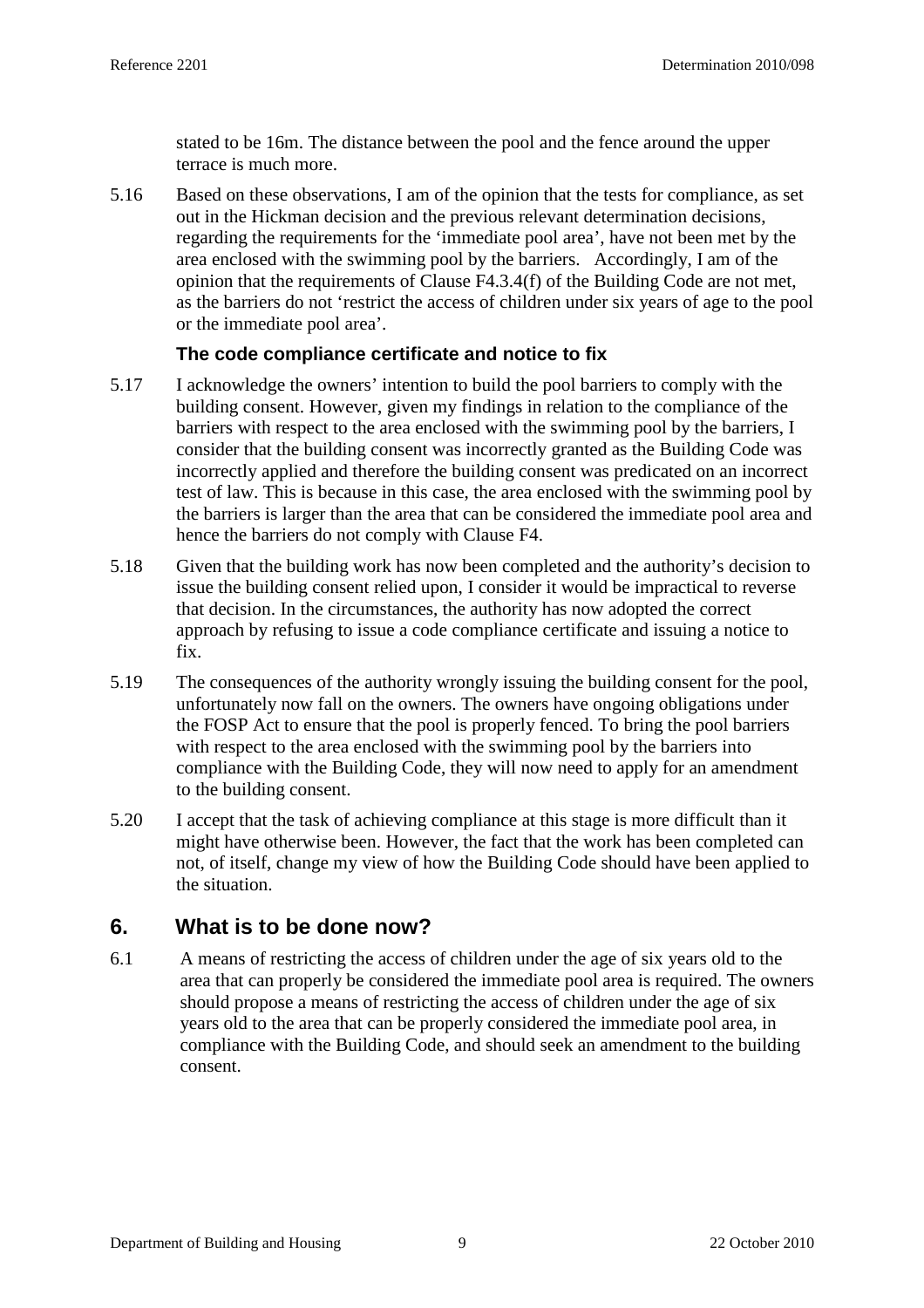## **7. The decision**

7.1 In accordance with section 188 of the Act, I hereby determine that:

- the pool barriers, with respect to the area enclosed with the swimming pool by the barriers, do not comply with Clause F4 of the Building Code
- the decisions of the authority to refuse to issue a code compliance certificate and to issue a notice to fix are confirmed.

Signed for and on behalf of the Chief Executive of the Department of Building and Housing on 22 October 2010.

John Gardiner **Manager Determinations**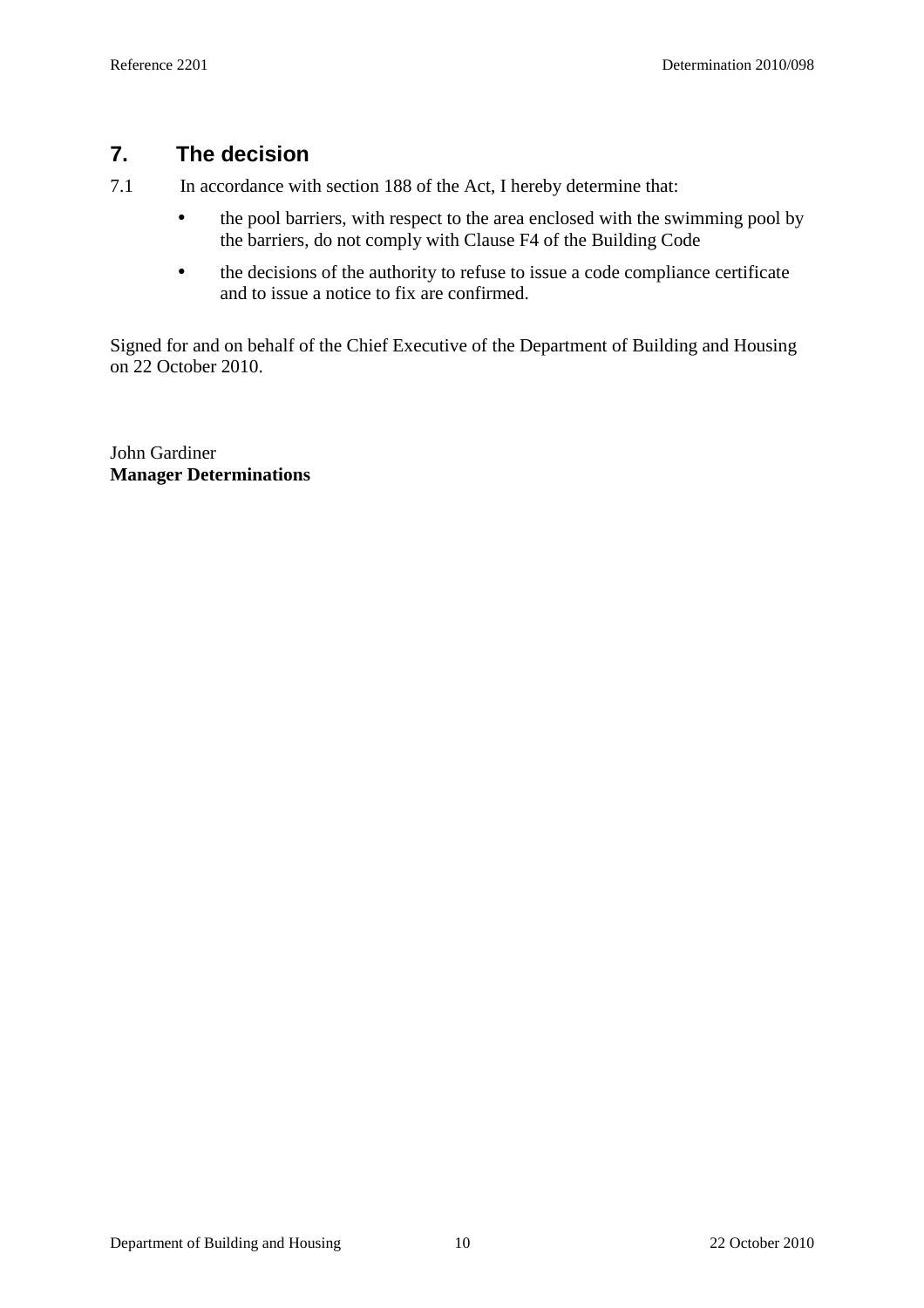## **Appendix A**

## **A1. The legislation, the Acceptable Solution, and NZS 8500**

### A1.1 The relevant provisions of the FOSP Act are:

### **6 Special exemptions**

- (1) A territorial authority may, by resolution, grant an exemption from some or all of the requirements of this Act in the case of any particular pool where the territorial authority is satisfied, having regard to the particular characteristics of the property and the pool, any other relevant circumstances, and any conditions it imposes under subsection (2) of this section, that such an exemption would not significantly increase danger to young children.
- (2) In granting an exemption under subsection (1) of this section, the territorial authority may impose such other conditions relating to the property or the pool as are reasonable in the circumstances.

### **8 Obligations of owner and persons in control of pool**

(1) Every owner of a pool to which this Act applies shall ensure that, except as provided in any exemption granted under section 6 of this Act, the pool, or some or all of the immediate pool area including all of the pool, is fenced by a fence that complies with the requirements of the building code in force under the Building Act 2004 in respect of swimming pools subject to this Act at all times when this Act applies in respect of the pool.

#### **12 Delegation of powers to committees of councillors**

The territorial authority may delegate its powers and functions under section 6 and clause 11 of the Schedule to any committee of the territorial authority appointed under clause 30 of Schedule 7 of the Local Government Act 2002 that comprises only members of the territorial authority; but may not delegate those powers and functions to any committee that has any members who are not members of the territorial authority or to any officer of the authority.

#### **13B Fencing in accordance with Schedule must be treated as means of compliance**

Any provision that is made for the fencing of swimming pools that is in accordance with the Schedule must, in respect of –

- (a) matters subject to the Building Act 2004, be treated as a compliance document establishing compliance with the building code for the purposes of section 19 of that Act, and the requirements of this Act
- A1.2 The relevant provisions of the Building Code Clause F4 are:

### **CLAUSE F4—SAFETY FROM FALLING**

#### **OBJECTIVE**

**F4.1** The objective of this provision is to safeguard people from injury caused by falling.

#### **FUNCTIONAL REQUIREMENT**

**F4.2** Buildings shall be constructed to reduce the likelihood of accidental fall.

#### **PERFORMANCE**

**F4.3.1** Where people could fall 1 metre or more from an opening in the external envelope or floor of a building, or from a sudden change in level within or associated with a building, a barrier shall be provided.

**F4.3.4** Barriers shall: